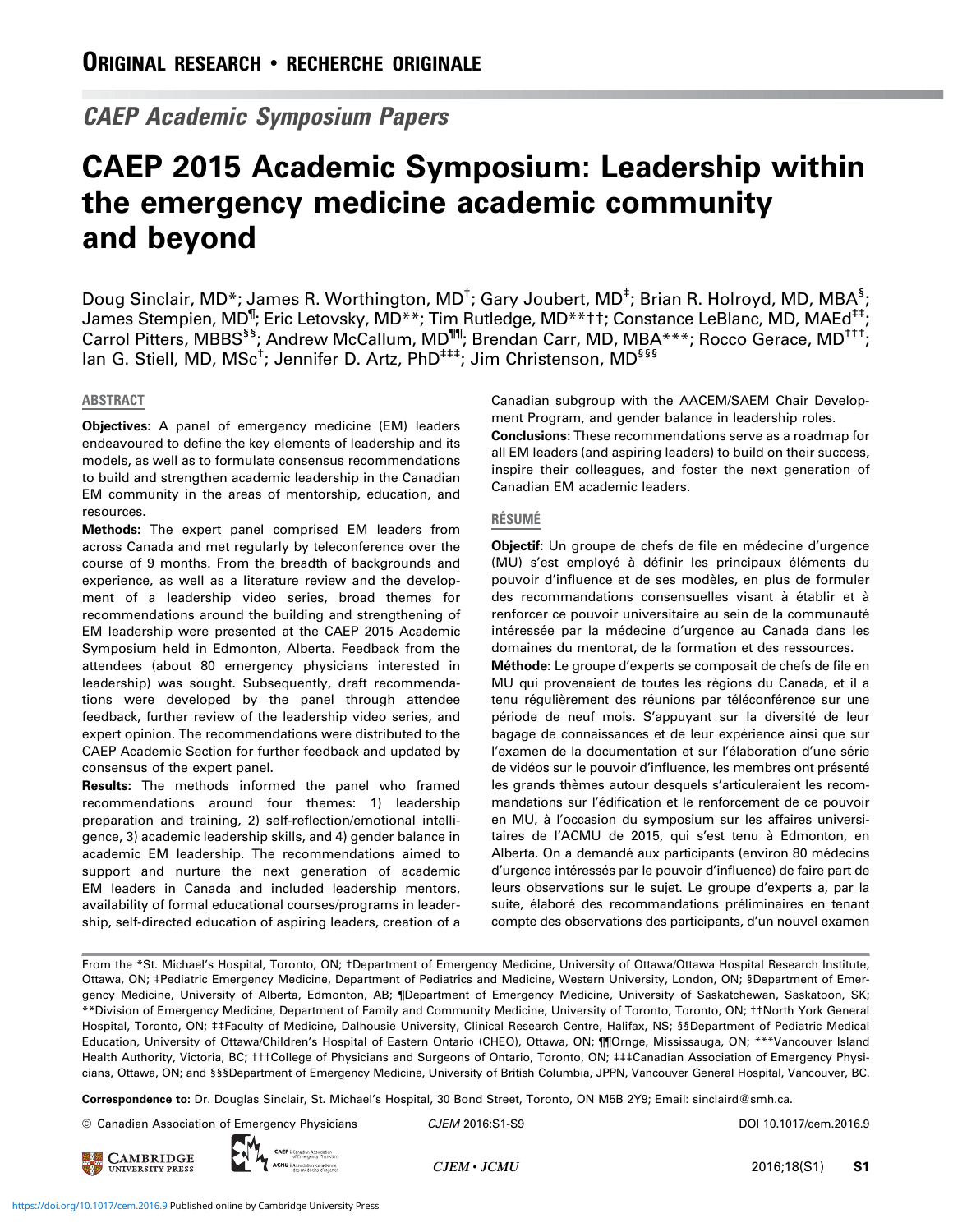de la série de vidéos sur le pouvoir d'influence et de l'opinion d'experts. Après cela, les recommandations ont été transmises à la division des affaires universitaires de l'ACMU pour d'autres observations, puis ont finalement été mises à jour par le groupe d'experts après l'atteinte d'un consensus.

Résultats: Le groupe, éclairé par la démarche, a formulé des recommandations sur quatre grands thèmes : 1) la préparation au pouvoir d'influence et la formation; 2) l'autoréflexion et l'intelligence émotionnelle; 3) les qualités de chef en milieu universitaire; et 4) l'équilibre dans la représentation des sexes au sein de la sphère d'influence en MU, dans le milieu universitaire. Les recommandations visaient à soutenir et à encourager la nouvelle génération de chefs de file en MU, dans le milieu universitaire, au Canada, et elles portaient sur le mentorat en matière de pouvoir d'influence, l'offre de cours de formation et de programmes structurés dans le domaine, la formation autodirigée de chefs de file potentiels, la formation d'un sous-groupe canadien rattaché à l'AACEM/ SAEM Chair Development Program et la représentation équilibrée des sexes dans les rôles de direction.

Conclusions: Ces recommandations servent de feuille de route à tous les chefs de file en MU (et aux chefs potentiels) afin qu'ils misent sur leur réussite, qu'ils soient source d'inspiration pour leurs collègues et qu'ils insufflent la confiance à la nouvelle génération de chefs de file en MU au Canada.

Keywords: leadership, emergency medicine, mentorship, education, training

#### INTRODUCTION

The Academic Section of the Canadian Association of Emergency Physicians (CAEP) was officially formed in 2013 and consists of working groups on education scholarship, research, and leadership. Each working group was charged with presenting a symposium at a CAEP Annual Scientific Meeting and publishing their findings and recommendations.<sup>[1-7](#page-7-0)</sup> For CAEP 2015, the Leadership Working Group formed three panels on leadership, governance, and funding, to articulate the issues, structure recommendations, and plan interactive 1-hour symposia during the CAEP 2015 annual meeting. The purpose of the leadership panel was to describe the key elements of leadership and develop recommendations to strengthen leadership for academic activity in emergency medicine (EM). At the symposium, a framework for leadership and videos of opinions of well-known, successful leaders in EM was presented. This paper is meant to offer recommendations, stimulate debate, and ultimately strengthen the academic output in EM in medical schools across Canada.

In the challenging, chaotic environment of EM, a deliberate, thoughtful approach to leadership skill development is essential for success. Academic medicine provides its own dimension to leadership, because university culture can be very distinct from that of the health system. Academic medical leaders find themselves at the point of intersection between these two systems, systems that may frequently have conflicting priorities while relying on a common resource base.

Many leaders in EM have learned their leadership skills through experience and have extensive tacit knowledge with respect to successful strategies. Traditionally, EM leaders have thought about specific tasks and roles as leadership and not understood or been able to articulate the more important "soft skills" of effective leaders. In a recent article defining education for EM leaders, only 5 of 64 competencies could be categorized as "leadership skills" with the vast majority being managerial tasks, such as managing the schedule, developing the disaster plan, and so forth.<sup>[8](#page-7-0)</sup>

The goal of the leadership panel was to define the key components required for academic EM leaders, find the most suitable leadership model for academics, if one existed, and make recommendations to enhance and nurture leadership skill development in Canada.

### Methodology: Review of current leadership resources

Eight established medical leaders were identified from across Canada for their contributions to the EM community and were asked to form a leadership panel. The panel met by teleconference four times and was supported by the Academic Section of CAEP. All members reviewed the literature and discussed individual leadership experiences to identify core leadership skills, models, resources, and challenges.

The panel developed a list of eight questions in four categories designed to engage an audience and develop a framework to discuss leadership and leadership models ([Figure 1](#page-2-0)). The questions were pilot-tested among the panel members and updated for focus and clarity. Six medical leaders, who originally worked within EM but had moved on to leadership positions in health care outside of EM, were invited to participate in the leadership video series. The interviewees submitted videos (see supplementary material) that were reviewed and edited from 107 to 24 minutes for highlights that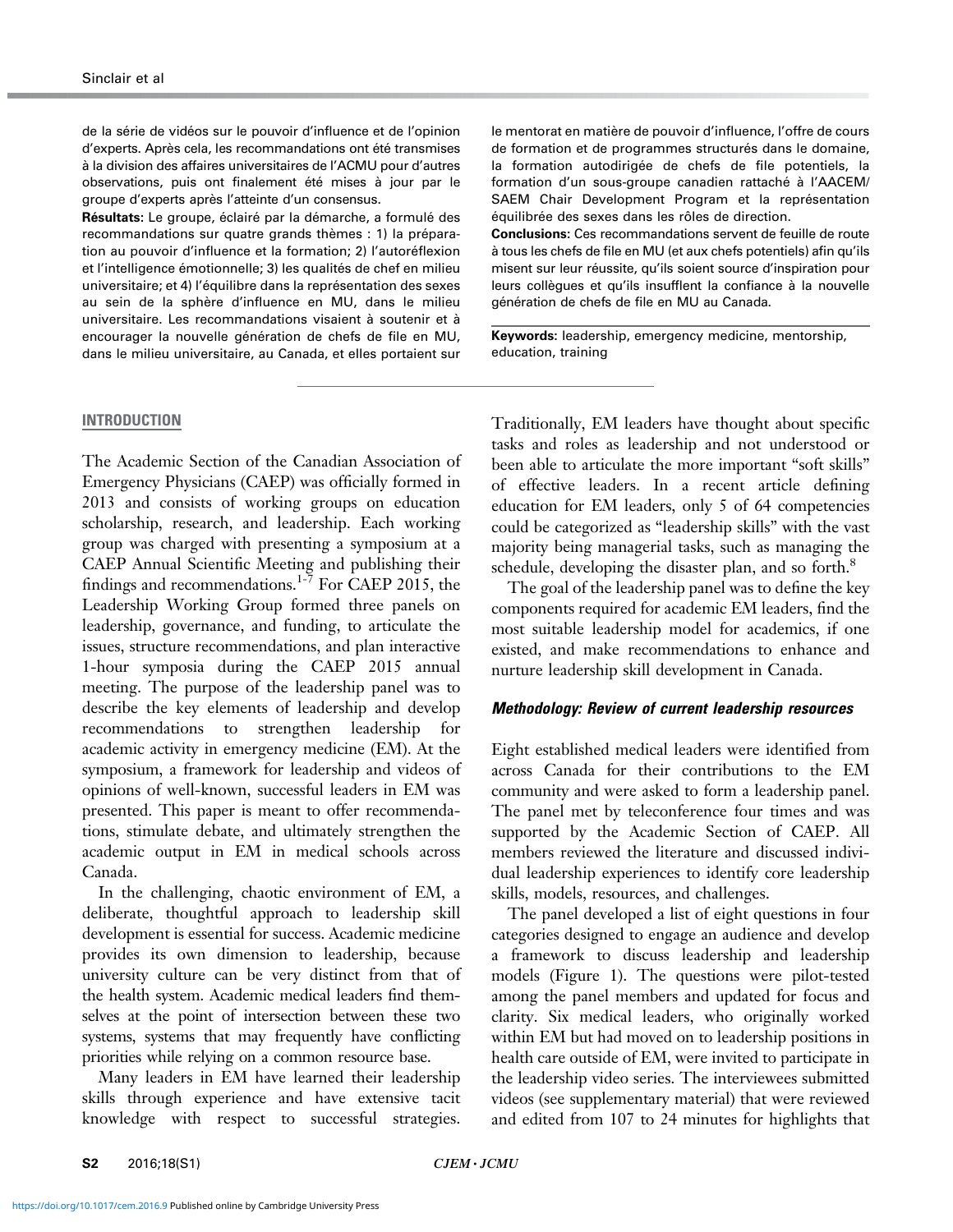<span id="page-2-0"></span>

| <b>Training and Career Development</b><br>1. What formal and informal preparation did you do to achieve your current leadership<br>position?                                                                                                                            |                              |
|-------------------------------------------------------------------------------------------------------------------------------------------------------------------------------------------------------------------------------------------------------------------------|------------------------------|
| 2. What training/preparation would you recommend to aspiring leaders? Why?<br><b>Current Leadership Position</b><br>3. Do you have a leadership model that you currently use?<br>4. What has surprised you in your leadership role?<br>5. What is your succession plan? | 1. Insp<br>2. Lea<br>3. Eval |
| <b>Challenges and Opportunities</b><br>6. Describe a major success in your role as leader and the keys to that outcome.<br>7. What are your concerns about gender balance in leadership?                                                                                | 4. Con<br>5. Sha<br>6. Eng   |
| <b>Final Comments for Up-and-coming Leaders</b><br>8. What advice do you have for aspiring leaders?                                                                                                                                                                     |                              |
| <b>Figure 1.</b> Structured questions for the leadership video<br>series.                                                                                                                                                                                               | 8. Dev<br>9. Influ           |

played during an hour-long session at the Academic Symposium, held on May 30, 2015, in Edmonton, Alberta. The videos served as rich data sources and assisted the panel in generating an active discussion at the Academic Symposium. Feedback collected at the symposium and further discussion by the panel culminated in six recommendations. The recommendations were distributed to the Academic Section in August 2015 for further feedback and updated by panel consensus. During the development of the recommendations, the panel attempted to be as specific as possible, while recognizing that the academic environment is varied at the 17 medical faculties across Canada.

#### Review of leadership models

After a literature search and discussion by the leadership knowledge of this group, the panel determined that there were two leadership models in health care worth the consideration: 1) the National Health Service (NHS) Leadership Program<sup>[9](#page-7-0)</sup> in the United Kingdom and 2) LEADS leadership capabilities framework $^{10}$  $^{10}$  $^{10}$  used by a number of Canadian hospitals and endorsed by the Canadian Medical Association (CMA).

The panel reviewed in detail both the NHS and LEADS program. The NHS leadership program was developed in response to failures in leadership at many levels in the NHS. The program is a generic health care model and competency-based. For each dimension, various levels of competencies are defined: essential/ proficient/strong/exemplary. Its nine dimensions of leadership are inspiring shared purpose, leading with care, evaluating information, connecting service, sharing the vision, engaging the team, holding to account, developing capability, and influencing for results (Table 1). Focused on high-level leadership skills, this program is appealing. However, the panel considered that

| Table 1. NHS Leadership Program's nine dimensions of<br>leadership |
|--------------------------------------------------------------------|
| 1. Inspiring shared purpose                                        |
| 2. Leading with care                                               |
| 3. Evaluating information                                          |
| 4. Connecting service                                              |
| 5. Sharing the vision                                              |
| 6. Engaging the team                                               |
| 7. Holding to account                                              |
| 8. Developing capability                                           |
| 9. Influencing for results                                         |

its recommendation would face challenges on two fronts: adaptation to a Canadian context and obtaining engagement from the academic EM community.

The second model reviewed was the LEADS leadership capabilities framework. LEADS stands for "lead self, engage others, achieve results, develop coalition, and systems transformation." The LEADS framework was developed through a collaborative partnership between the Canadian College of Health Leaders, the Canadian Health Leaders Network (CHLnet), and Royal Roads University, in response to the growing interest across Canada in the adoption, integration, and sustainability of a common leadership capabilities framework. It has been endorsed by the CMA and incorporated into many leadership courses offered through the Physician Management Institute (PMI). LEADS has also been adopted as the evaluation framework for the Canadian Certified Physician Executive credential offered jointly by the CMA and Canadian Society for Physician Leadership and is used with increasing frequency by health organizations across Canada in leadership performance evaluation. Although its utility as a standardized leadership capability framework has been established, LEADS provides little insight into what approaches that leaders may take to achieve the desired capabilities. In practice, most leaders apply multiple strategies or models while trying to achieve the broad competencies outlined in LEADS. In light of this, the panel was concerned that the adoption of LEADS, in isolation, may not strengthen leadership in academic EM in Canada.

# Review of educational resources for leadership development

There are a number of short-term and long-term education offerings in leadership/management at many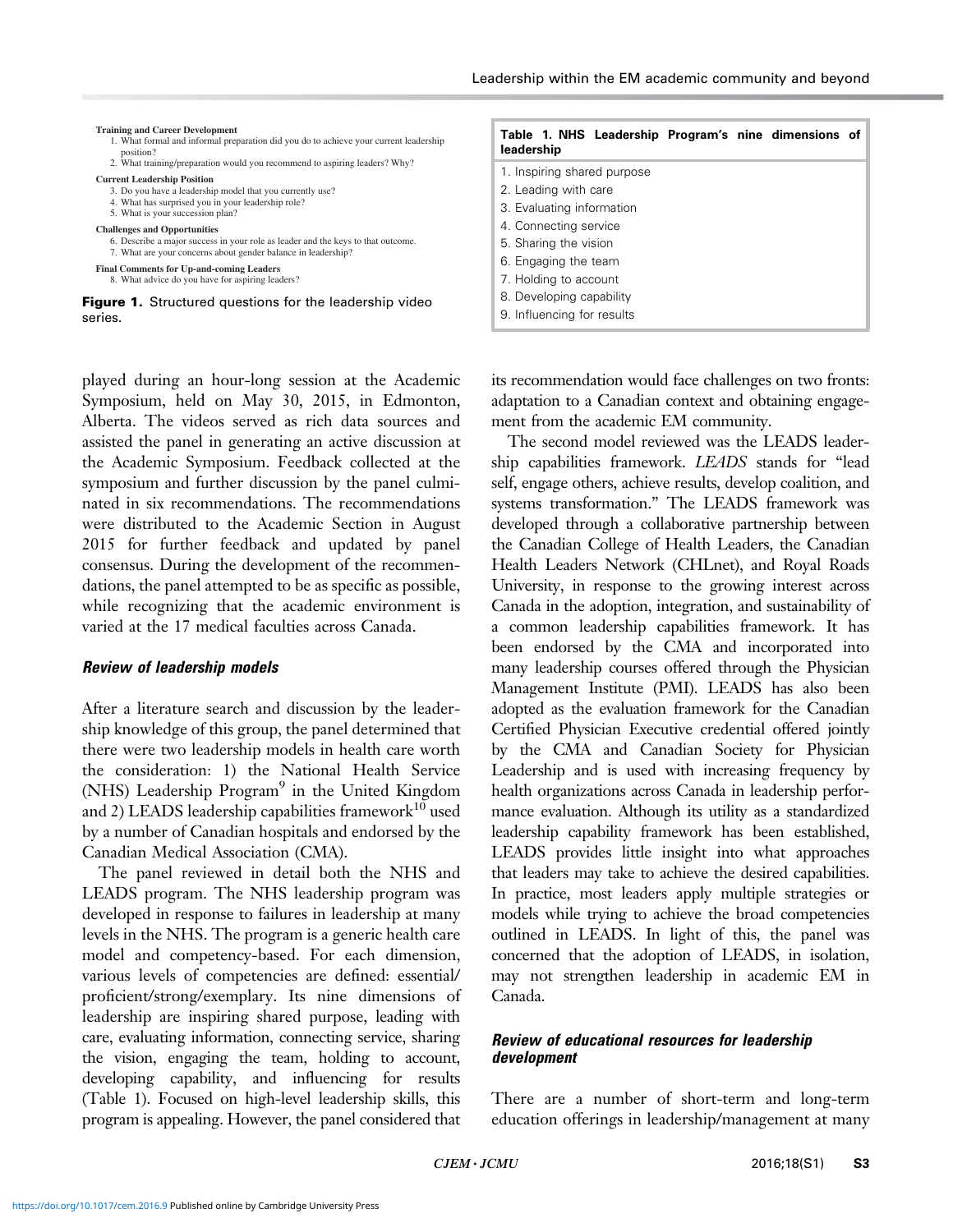| Table 2. Leadership course list for those aspiring to leadership roles as recommended by the 2015 Academic Symposium panelists |                                                                           |  |
|--------------------------------------------------------------------------------------------------------------------------------|---------------------------------------------------------------------------|--|
| Course/Series                                                                                                                  | URL                                                                       |  |
| Academic Leadership Development Program (UBC)                                                                                  | http://aldp.ubc.ca/                                                       |  |
| CAME's (Canadian Association for Medical Education) Canadian                                                                   | http://www.came-acem.ca/mededconferences clime en.php                     |  |
| Leadership Institute for Medical Education (CLIME)                                                                             |                                                                           |  |
| Leadership Development for Chairs and Chair-like Academic Leaders                                                              | http://www.hrs.ualberta.ca/en/Learning/Programs/Leadership/               |  |
| (University of Alberta)                                                                                                        | LeadershipDevelopmentforChairs.aspx                                       |  |
| <b>PMI Physician Leadership Courses</b>                                                                                        | https://www.cma.ca/En/Pages/pmi-physician-leadership-<br>courses.aspx     |  |
| Queen's University School of Business: Executive Education: Leadership                                                         | http://business.queensu.ca/executiveeducation/programs/<br>leadership.php |  |
| Society of Academic Continuing Medical Education (SACME)                                                                       | http://www.sacme.org/                                                     |  |
| [Leadership Course for CME Deans]                                                                                              |                                                                           |  |

universities in Canada. In most academic centres, both the Master of Health Administration (MHA) and/or the Master of Business Administration (MBA) with an emphasis in health are available, with many offering an executive option for learning while employed full-time. Through the PMI, the CMA runs 2-day courses on various aspects of leadership. These courses receive very positive evaluations and are useful to physician leaders in practice. The CMA also offers a Physician Leadership course, which uses the LEADS framework. The panel cannot recommend any single leadership model or course; however, there was strong endorsement for individuals planning an administrative career path to seek additional training in the field. The panel has developed a partial listing of leadership courses in Canada relevant to physicians (Table 2). Reading about leadership (including models, strategies, and practical guides) emerged as an important means of education, and a list of recommended reading was compiled by collating all of the suggestions [\(Table 3\)](#page-4-0).

#### Other key factors identified in leadership development

During the process of discussing leadership models and skill sets, it was discovered that each panel member has had a very different leadership journey with both formal and informal education supporting and developing leadership skills. There are lessons in each of the leadership paths that were taken.<sup>[11](#page-7-0)</sup> The panel also recognized a significant gender issue in academic EM and felt this was important to incorporate into the recommendations.

#### RECOMMENDATIONS

#### Leadership theme 1: Leadership preparation and training

Recommendation 1: The CAEP Academic Section should maintain an up-to-date listing of leadership education courses/programs on the CAEP website without specific endorsement of any particular program.

Recommendation 2: The CAEP Academic Section should develop a leadership mentorship framework and offer formal mentorships to any interested academic EM leader.

Among the panelists and expert interviewees, there were two MBA graduates but no MHA graduates. Opinions were mixed on the value of these types of formal programs and designations. All panelists agreed that in order to be an effective leader, one must extensively read the leadership literature to understand leadership styles to best develop one's own skills. It was felt that a working knowledge of management fundamentals, leadership skills, their language, and other perspectives were essential to interact effectively at a high level. We agreed that these skills may be assimilated more easily through formal programs. Many of the interviewees made suggestions with respect to useful books or publications, such as the Harvard Business Review (see [Table 3\)](#page-4-0). As far as formal educational courses, there was general agreement on the value of the CMA PMI courses, but no specific endorsement of a program, due to the large number and continued evolution of these programs. In planning programs for knowledge and skills development, it is

 $S4$  2016;18(S1) CJEM · JCMU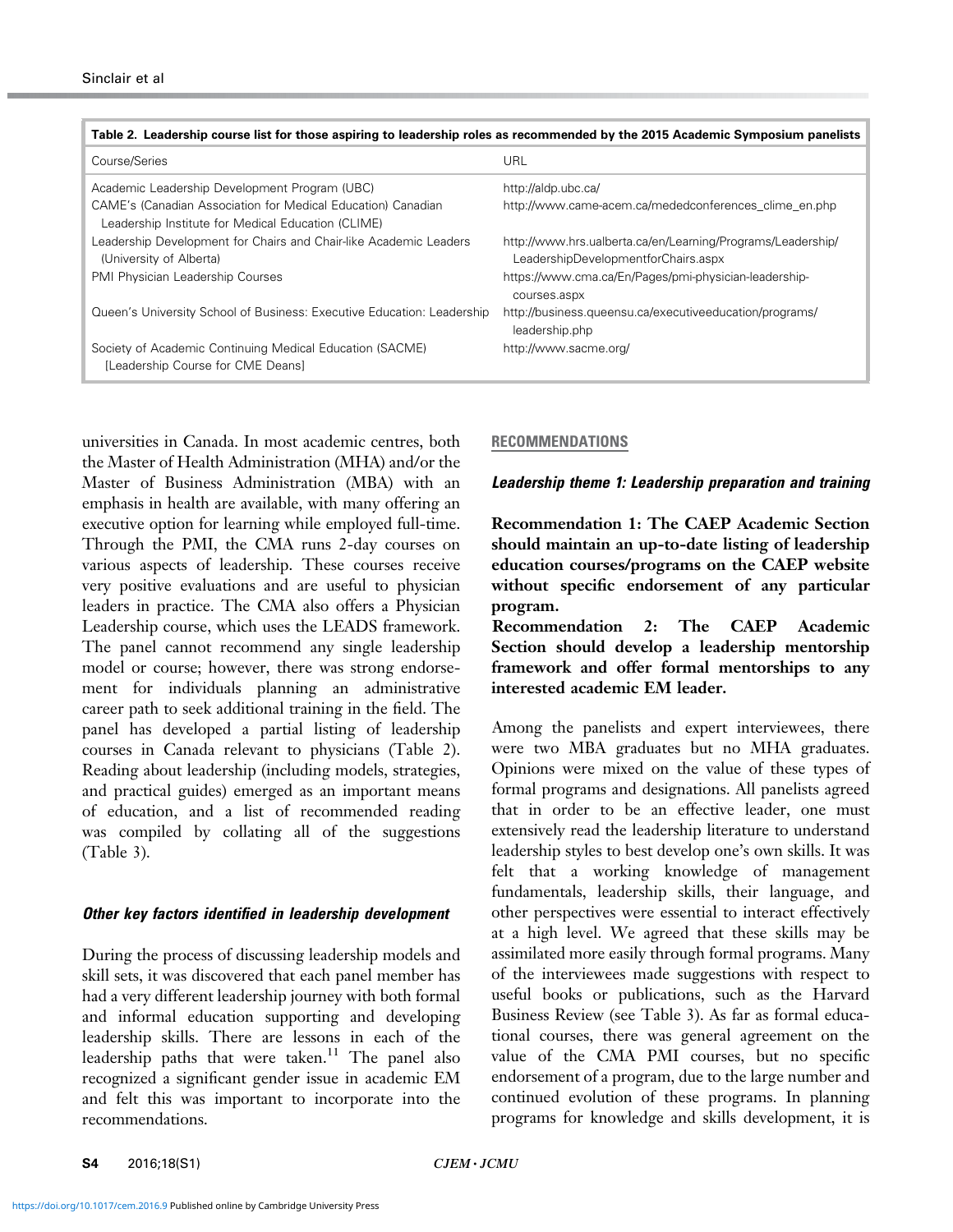| Author                                                   | <b>Title/Series</b>                                                                                                                 |
|----------------------------------------------------------|-------------------------------------------------------------------------------------------------------------------------------------|
| Annis, Barbara                                           | Gender Intelligence: Breakthrough Strategies for Increasing Diversity and                                                           |
|                                                          | Improving Your Bottom Line                                                                                                          |
| Atchison, Tom                                            | Followership: A Practical Guide to Aligning Leaders and Followers                                                                   |
| Barash, David P., and Lipton, Judith E.                  | The Gender Gap: The Biology of Male-Female Differences                                                                              |
| Blanchard, Ken, and Spencer, Johnson                     | The One Minute Manager                                                                                                              |
| Bryson, John M.                                          | Strategic Planning for Public and Nonprofit Organizations: A Guide to                                                               |
|                                                          | Strengthening and Sustaining Organizational Achievement                                                                             |
| Bungay, Stephen                                          | The Art of Action: How Leaders Close the Gaps between Plans, Actions,<br>and Results                                                |
| Cain, Susan                                              | Quiet: The Power of Introverts in a World That Can't Stop Talking                                                                   |
| Cameron, Kim                                             | Positive Leadership: Strategies for Extraordinary Performance                                                                       |
| Carnegie, Dale                                           | How to Win Friends and Influence People                                                                                             |
| Carnegie, Dale                                           | How to Win Friends and Influence People in the Digital Age                                                                          |
| Christensen, Clayton M.                                  | The Innovator's Dilemma: The Revolutionary Book That Will Change the Way<br>You Do Business                                         |
| Collins, Jim                                             | Good To Great: Why Some Companies Make the Leap And Others Don't                                                                    |
| Covey, Stephen                                           | Seven Habits of Highly Effective People                                                                                             |
| Drucker, Peter F.                                        | The Essential Drucker: The Best of Sixty Years of Peter Drucker's Essential<br>Writings on Management (Collins Business Essentials) |
| Fisher, Roger; Ury, William L.; and Patton, Bruce        | Getting to Yes: Negotiating Agreement Without Giving In                                                                             |
| Gardner, Howard E.                                       | Leading Minds: An Anatomy of Leadership                                                                                             |
| Gawande, Atul                                            | The Checklist Manifesto: How to Get Things Right                                                                                    |
| Gladwell, Malcolm                                        | Blink: The Power of Thinking Without Thinking                                                                                       |
| Goleman, Daniel; Boyatzis, Richard; and McKee, Annie     | Primal Leadership, Learning to Lead with Emotional Intelligence                                                                     |
| Harvard Business Review; Drucker, Peter D.; Christensen, | HBR's 10 Must Reads Boxed Set (6 Books)                                                                                             |
| Clayton M.; Goleman, Daniel; and Porter, Michael E.      |                                                                                                                                     |
| Heath, Chip, and Heath, Dan                              | Switch: How to Change Things When Change Is Hard                                                                                    |
| James, Aaron                                             | Assholes: A Theory                                                                                                                  |
| Kotter, John P.                                          | Leading Change                                                                                                                      |
| Kouzes, James M., and Posner, Barry Z.                   | The Truth about Leadership: The No-fads, Heart-of-the-Matter Facts<br>You Need to Know                                              |
| Kouzes, James M., and Posner, Barry Z.                   | The Leadership Challenge: How to Make Extraordinary Things Happen in<br>Organizations                                               |
| Kuhn, Thomas S., and Hacking I.                          | The Structure of Scientific Revolutions                                                                                             |
| Laloux, Frederic, and Wilber, Ken                        | Reinventing Organizations: A Guide to Creating Organizations Inspired by the                                                        |
|                                                          | Next Stage of Human Consciousness                                                                                                   |
| Lencioni, Patrick                                        | Death by Meeting: A Leadership Fable About Solving the Most Painful Problem<br>in Business                                          |
| Maxwell, John                                            | The 21 Irrefutable Laws of Leadership: Follow Them and People Will Follow You                                                       |
| Maxwell, John                                            | Leadership 101: What Every Leader Needs to Know                                                                                     |
| Maxwell, John                                            | Good Leaders Ask Great Questions: Your Foundation for Successful Leadership                                                         |
| Patterson, Kerry; Grenny, Joseph; and Switzler, Al       | Crucial Confrontations: Tools for talking about broken promises, violated<br>expectations, and bad behavior                         |
| Patterson, Kerry; Grenny, Joseph; McMillan, Ron;         | Crucial Conversations: Tools for Talking When Stakes Are High                                                                       |
| and Switzler, Al                                         |                                                                                                                                     |
| Pink, Daniel H.                                          | Drive: The Surprising Truth About What Motivates Us                                                                                 |
| Rath, Tom, and Conchie, Barry                            | Strengths-Based Leadership                                                                                                          |
| RoAne, Susan                                             | How to Work a Room, 25th Anniversary Edition: The Ultimate Guide to Making                                                          |
|                                                          | Lasting Connections - In Person and Online                                                                                          |
| Rutledge, Tim, and Sinclair, Doug                        | Your Profession Needs You (Lessons in Medical Leadership)                                                                           |
| Sandberg, Sheryl                                         | Lean In: Women, Work and the Will To Lead                                                                                           |

# <span id="page-4-0"></span>Table 3. Reading list for those aspiring to leadership roles as recommended by the 2015 Academic Symposium panelists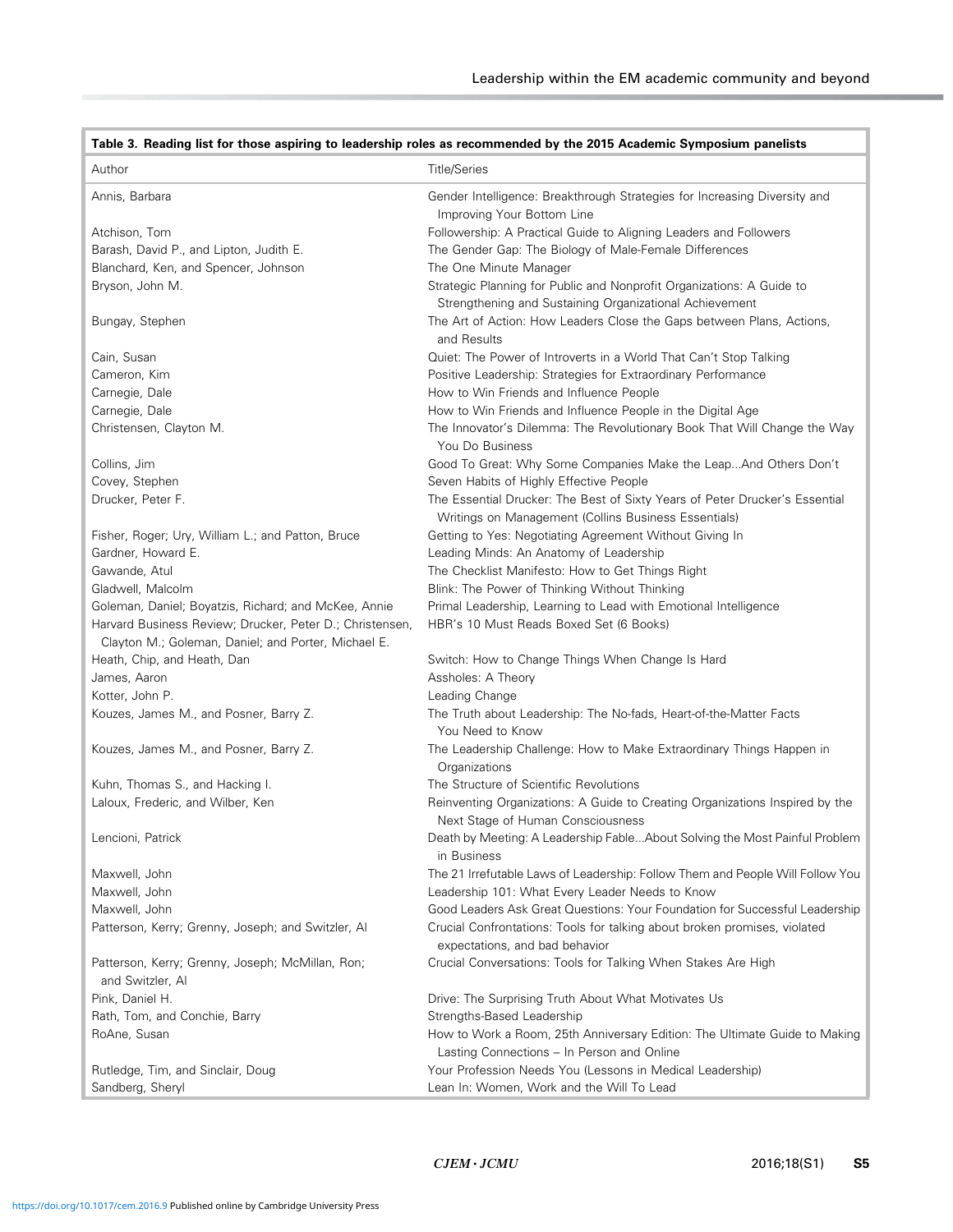| Table 3. (Continued)                               |                                                                                                          |
|----------------------------------------------------|----------------------------------------------------------------------------------------------------------|
| Author                                             | Title/Series                                                                                             |
| Senge, Peter M.                                    | The Fifth Discipline: The Art & Practice of The Learning Organization                                    |
| Sinek, Simon                                       | Start with Why: How Great Leaders Inspire Everyone to Take Action                                        |
| Sinek, Simon                                       | Leaders Eat Last: Why Some Teams Pull Together and Others Don't                                          |
| Sutton, Robert I.                                  | The No Asshole Rule: Building a Civilized Workplace and Surviving One<br>That Isn't                      |
| Templar, Richard                                   | The Rules of Work, Expanded Edition: A Definitive Code for Personal Success                              |
| Waitkins, Michael D.                               | The First 90 Days: Proven Strategies for Getting Up to Speed Faster and<br>Smarter, Updated and Expanded |
| Wall Street Journal                                | Management Series                                                                                        |
| Zimmerman, Brenda; Lindberg, Curt; and Plsek, Paul | Edgeware: Lessons from Complexity Science for Health Care Leaders                                        |

worth pointing out that leadership and management are distinct, although interrelated, disciplines. Not all good leaders are good managers, and vice versa. Whereas leadership is about vision, strategy, and inspiring people, management is about getting things done. Management skills include planning, organizing, setting SMART goals (goals that are specific, measurable, achievable, relevant, and time-bound), monitoring progress with indicators, and taking corrective actions when necessary. Management also involves managing resources, which often includes financial resources. Most physicians have little training in financial management, yet financial acumen is highly valuable to those who take on leadership roles that involve managing budgets. There are countless courses available to develop the various management skills.

The importance of getting involved in task forces or committees at an early stage of one's career was emphasized. Starting small was a focus mentioned by both the video interviewees and the panelists. This approach allows an aspiring leader to learn from senior leaders in a safe environment, demonstrate interest, and develop mentorship relationships. These opportunities often led to further, more formal roles. All of the panelists and interviewees emphasized the importance of mentorship, both formal and informal. Many of these experienced leaders only realized the importance of mentorship later in their careers and, upon reflection, recognized that they had informal mentors that they could have used more extensively in their leadership journey. Many universities now recommend formal mentors for all new faculty members and have a template to be signed off by the mentor and mentee to guide this process.

# Leadership theme 2: Self-reflection/emotional intelligence

All of the panelists and external interviewees emphasized the importance of self-reflection and understanding their personal values, strengths, and weaknesses, as key criteria to being an effective leader. All had anecdotes of leaders with excellent academic credentials who failed at leadership due to poor communication skills and limited emotional intelligence. Many new leaders in medicine focus on the management aspects and neglect the leadership component of their roles.

A number of strategies are helpful to address this leadership theme, including focused reading, leadership workshops, feedback from mentors, personality assessment tools, 360-degree feedback, and executive coaching. Among other self-directed educational opportunities, (aspiring) academic leaders should consider coaching and formal mentorship as key components of their personal leadership development while they familiarize themselves with the relevant policies and procedures (e.g., promotion) at their universities (Recommendation 3).

# Leadership theme 3: Academic leadership skills

Recommendation 3: Aspiring leaders should direct their careers by educating themselves about their own strengths and weaknesses, finding opportunities to learn/improve, learning about the promotion policies, as well as understanding how to navigate the decision-making policies affecting EM units/departments in their university. A local mentor may be an asset in these aspects of leadership development.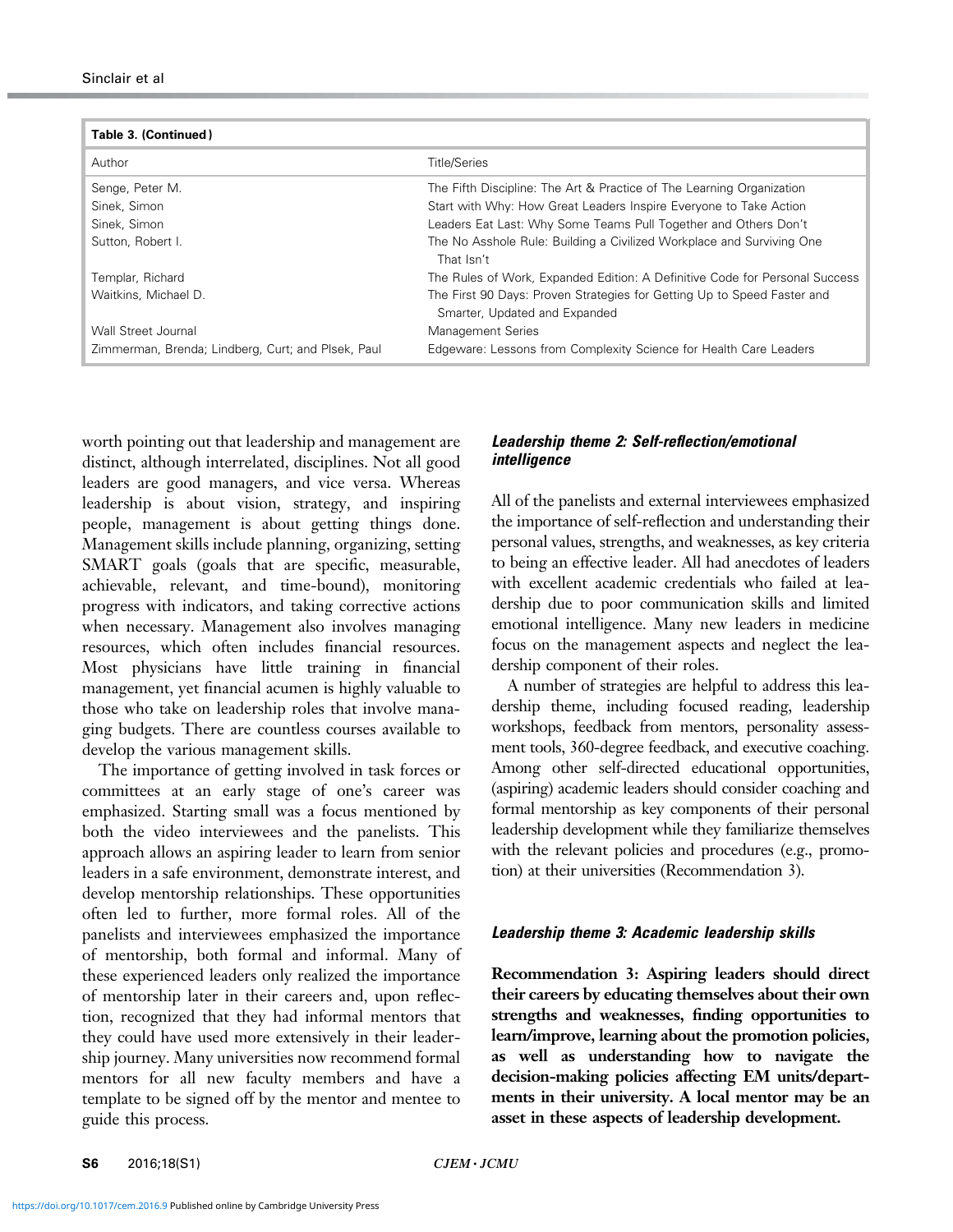# Recommendation 4: The CAEP Academic Section should forge a relationship and develop a subgroup of the AACEM/SAEM Chair Development Program to meet the needs of Canadian EM department chairs.

There are unique leadership skills required of an academic leader due to their extensive interaction with university structures and processes. Most EM leaders are familiar with hospital and health care system structures, while their knowledge of academic promotion criteria, faculty appointment requirements, and university decision-making, and funding structures may be limited. The panel felt that a specific recommendation for skills development and content knowledge was important to address this specific leadership competency.

Individuals interested in a career path in academic EM leadership must develop a good understanding of the university environment and the varied interactions that an academic program requires to flourish. Within a medical faculty, these include undergraduate and postgraduate medical education programs, research programs, as well as faculty governance structures, budgeting, and decision-making processes. Junior faculty should be encouraged to participate in key faculty committees in these various areas, because this exposure provides essential learning opportunities.

As an academic leader in EM, an individual will be responsible for representing the institution's program in key processes within the faculty and university. For example, an academic chair in EM must be knowledgeable in the specifics of the promotion and tenure review processes to facilitate appropriate mentoring and developmental steps for junior faculty, to guide development of documentation to support an individuals' promotion application, and to navigate the nuances of the formal review processes to provide the best chance for a successful outcome. A functional knowledge of the academic institution's policies, procedures, and guidelines is essential to success as an academic leader.

There is a variety of formal academic leadership development programs available. Many Canadian universities have formal leadership development programs available to their faculty (e.g., at the University of Alberta<sup>[12](#page-7-0)</sup> and University of British Columbia<sup>13</sup>). The Association of Academic Chairs in Emergency Medicine (AACEM) offers a Chair Development Program.<sup>14</sup> The Association of American Medical Colleges Leadership Development Series offers a variety of educational options.[15](#page-8-0) Informal academic mentoring opportunities are also worthwhile. Interactions with academic EM chairs and leaders offer chances to learn from others' experience. The AACEM offers an online forum for relevant discussions amongst members and an annual meeting highlighting a variety of relevant topics.<sup>16</sup>

The  $AACEM<sup>14</sup>$  $AACEM<sup>14</sup>$  $AACEM<sup>14</sup>$  (which is a concomitant committee of SAEM) is highly valued by its members and was recommended by Academic Symposium speakers who are active members. Therefore, the panel recommends the creation of a Canadian Section of Academic Chairs that would develop a liaison with the AACEM over time.

# Leadership theme 4: Gender balance in academic EM leadership

Recommendation 5: The CAEP Academic Section should develop a plan to improve gender balance in academic EM leadership across Canada. This could begin with surveying members to document the numbers of women in junior and senior leadership positions and what they perceive as the barriers and facilitators to entering and continuing in leadership roles. Universities should ensure that women have ample opportunity to participate in leadership training.

The panelists and interviewees were concerned with respect to the limited number of female academic EM leaders. With the evolving demographic of EM physi $cians<sup>17</sup>$  and the changing work-life balance across generations[,18](#page-8-0) leadership development in both sexes will be increasingly important. This issue, of course, is not unique to EM and exists in other leadership areas both inside and outside of medicine. Nonetheless, women have been shown to be as competent as men as business leaders, and to excel in many of the qualities required of a leader – notably taking initiative, displaying integrity, driving for change, and so forth.<sup>[19](#page-8-0)</sup> Although progress has been made, growth in the numbers of women leaders at the higher ranks has been slow. The panel noted through their own experience that only a small portion of leadership positions in EM are held by women. For example, there are currently only two female department/division/section heads in academic EM in Canada. Now that many medical schools admit more women than men and there are increasing numbers of women in EM, it would be desirable to work towards a greater gender balance among EM leaders.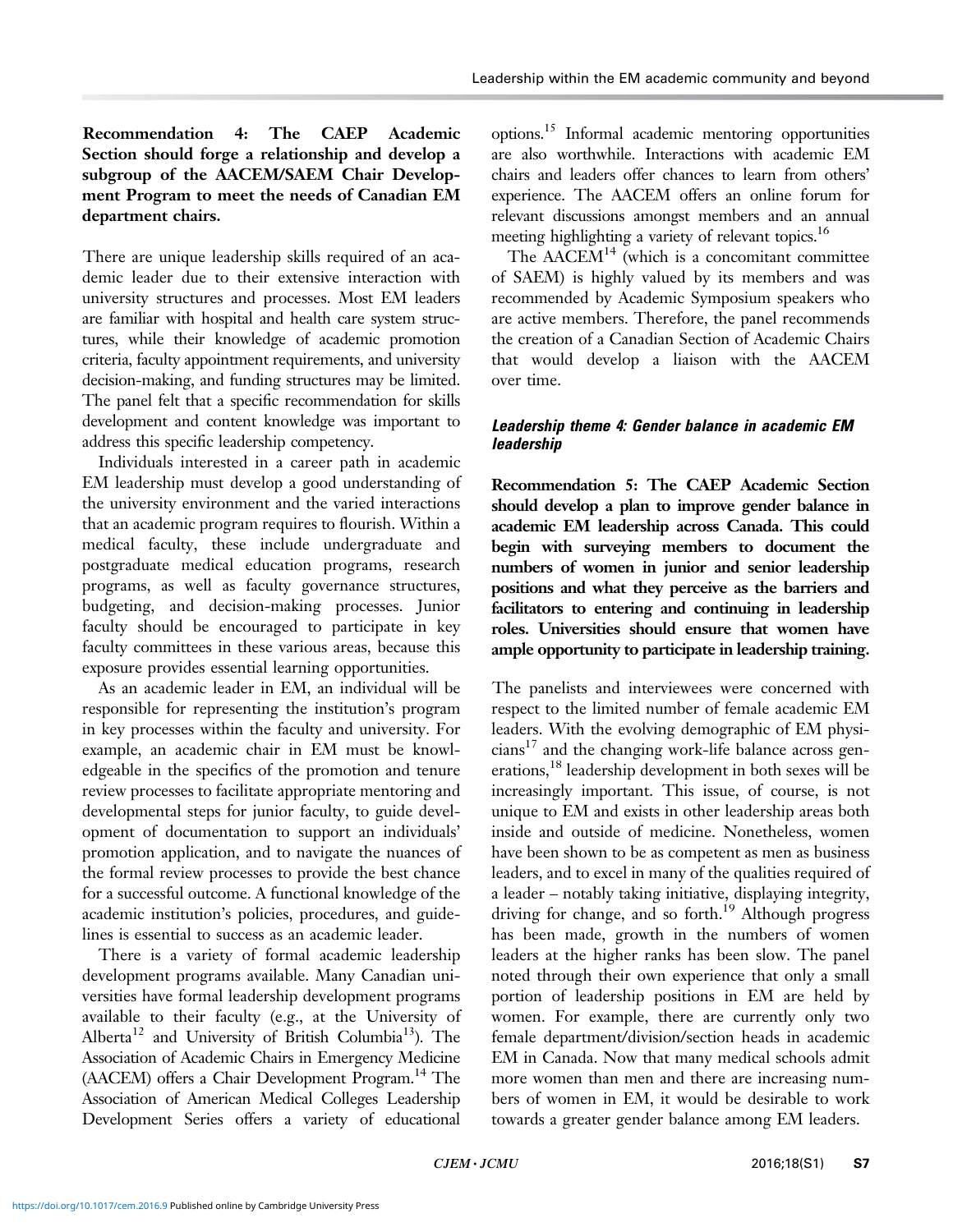<span id="page-7-0"></span>While a gender balance could be achieved in time as growing numbers of women reach the stage of becoming leaders, the panel was concerned that this may not necessarily follow. More women than men appear not to aspire to a leadership role. In part, this is because women in mid-career often feel caught in the sandwich generation, caring for children and for aging parents and therefore unable to commit the time that it takes to be a successful leader. In part, it may also be because of a perception that leadership involves typically male behaviors, and the lack of female role models forms a selffulfilling prophecy and makes it hard to see themselves in the role. They may not have built the same networks of support that their male colleagues have, and there is a perception that hiring committees favor men.<sup>20</sup>

The panel felt that the leadership skill set would be enriched with a better gender balance. A challenge here is the paucity of female mentors to promote early development in young female leaders. Younger generations of EM physicians seeking greater work-life balance may serve to recalibrate this imbalance. The issue of gender balance must be addressed.

#### Advice for future EM leaders

Recommendation 6: The CAEP annual meeting should offer an annual leadership track covering pathways to leadership in EM and developing a strong national mentorship network. Topic selection should be tied to a needs assessment drawn from engaged leaders and leaders in development.

The final question for the panel and interviewees was on advice for future leaders. Universally, the advice was positive. Leadership is personally rewarding, and EM leaders can contribute very significantly to both improving health care systems and the advancement of knowledge. An annual track at the CAEP conference is recommended so that all new and experienced leaders can learn from their EM colleagues.

#### **CONCLUSION**

The panel is optimistic about the future of academic EM leadership in Canada and recognizes plenty of young talent. It is hoped that current leaders will endeavour to further inspire and mentor the next generation of EM leaders. The panel feels strongly that the recommendations provided herein will allow the EM community within Canada to reach its full potential. The Leadership Working Group of the CAEP Academic Section will be addressing each of these recommendations over the next few years and will present an update at its next Academic Leadership Symposium to be held in 2018.

Acknowledgement: The authors thank Kelly Wyatt for managing the entire video series production from initial instructions to final editing, and her administrative support throughout the development of these recommendations.

Competing interests: None declared.

#### SUPPLEMENTARY MATERIAL

To view supplementary material for this article, please visit <https://vimeo.com/144135835>

#### REFERENCES

- 1. Sherbino J, van Melle E, Bandiera G, et al. Education scholarship in emergency medicine part 1: innovating and improving teaching and learning. C*JEM* 2014;16(Suppl 1):S1-5.
- 2. Bandiera G, LeBlanc C, Regehr G, et al. Education scholarship in emergency medicine part 2: supporting and developing scholars. CJEM 2014;16(Suppl 1):S6-12.
- 3. Bhanji F, Cheng A, Frank JR, et al. Education scholarship in emergency medicine part 3: a 'how-to' guide.  $C\bar{\mathcal{F}}EM$ 2014;16(Suppl 1):S13-8.
- 4. Stiell IG, Artz JD, Perry J, et al. Executive summary of the CAEP 2014 Academic Symposium: "How to make research succeed in your department." CJEM 2015;17(3):328-33.
- 5. Calder LA, Abu-Laban RB, Artz JD, et al. CAEP 2014 Academic Symposium: "How to make research succeed in your department: Promoting excellence in Canadian emergency medicine resident research." CJEM 2015;17(5):591-9.
- 6. Perry JJ, Snider CE, Artz JD, et al. CAEP 2014 Academic Symposium: "How to make research succeed in your emergency department: how to develop and train career researchers in emergency medicine." CJEM 2015;17(3):334-43.
- 7. Vaillancourt C, Rowe BH, Artz JD, et al. CAEP 2014 Academic Symposium: "How to make research succeed in your department: How to fund your research program". CJEM 2015;17(4):453-61.
- 8. Thoma B, Poitras J, Penciner R, et al. Administration and leadership competencies: establishment of a national consensus for emergency medicine. CJEM 2015;17(2):107-14.
- 9. National Health Service. NHS Leadership Academy: programmes for every level of leadership responsibility. Available at: [http://www.leadershipacademy.nhs.uk/programmes/.](http://www.leadershipacademy.nhs.uk/programmes/)
- 10. Canadian College of Health Leaders. LEADS Collaborative: LEADS in a caring environmental framework. Available at: [http://www.leadersforlife.ca/site/framework?nav](http://www.leadersforlife.ca/site/framework?nav=02)=02.
- 11. Rutledge T, Sinclair D. Your profession needs you (lessons in medical leadership).  $CJEM$  2013;15(2):67-72.
- 12. University of Alberta Human Resource Services. Leadership development for chairs and chair-like academic leaders.